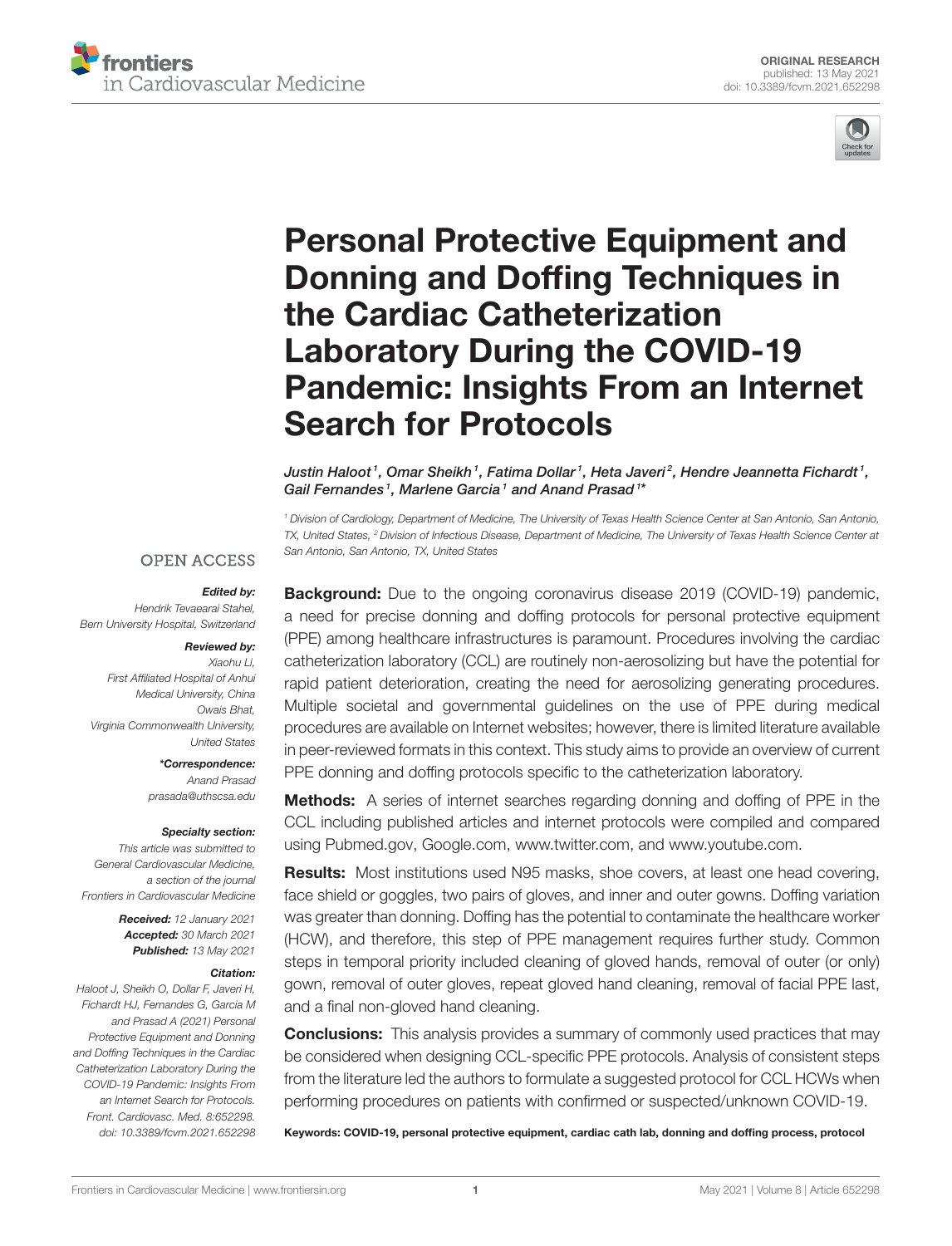# INTRODUCTION

As the coronavirus disease 2019 (COVID-19) pandemic continues to evolve, there is an increased need for healthcare systems to manage personal protective equipment (PPE) resources [\(1\)](#page-6-0). In addition, the highly contagious nature of the severe acute respiratory syndrome coronavirus 2 (SARS-CoV-2) virus requires healthcare workers (HCWs) to follow protocol driven use and removal of PPE. Although present for many years in the medical lexicon, "donning" and "doffing" have now entered more commonly into daily use with the COVID-19 pandemic. The terms "don" and "doff" are combinations of the English words "do" "on" and "do" "off" and trace their origins to the fourteenth century. Proper donning and doffing of PPE is paramount to reducing HCW exposure to the SARS-CoV-2 virus. Current data suggest that person-to-person transmission via respiratory droplets is the most common mode of infection. Surface contamination is also a concern with this virus. Several studies have now linked infections in HCWs to hospital-based exposure [\(2,](#page-6-1) [3\)](#page-6-2). Data from a hospital experience in China found that inadequate use of hand washing and PPE was the most likely cause of nosocomial HCW infection [\(4\)](#page-6-3).

The intersection of COVID-19 and cardiovascular disease is multifaceted, and these interactions have been outlined previously [\(5\)](#page-6-4). HCWs in the cardiac catheterization laboratory (CCL) are at possible risk of viral exposure. Although routine cardiac catheterization is a non-aerosolizing procedure, the potential for clinical deterioration in critically ill patients makes this environment important to consider for level of recommended PPE use. Cardiopulmonary instability with need for non-invasive mechanical ventilation, intubation, or cardiopulmonary resuscitation (all aerosolizing treatments) can occur in patients with acute coronary syndromes—particularly with ST segment elevation myocardial infarction or cardiogenic shock. In these scenarios, time delays are suboptimal, making viral test results unavailable prior to arrival to the CCL.

Multiple societal guidelines and governmental agencies such as the Centers for Disease Control and Prevention in the United States have recommended the use of PPE when performing medical procedures. Hospital systems are commonly left to develop their own individual set of guidelines—often based on resource availability. These institutional protocols are generally not published in peer-reviewed formats but rather viewable or disseminated on Internet-based sites. The purpose of this study was to perform an Internet-based search for PPE protocols relevant to the protection of HCWs in the CCL and to provide a descriptive overview of current practices.

## METHODS

Both published articles and protocols available on the Internet were included in the present study. For published papers, PubMed was utilized using the following terms in combinations: "cardiac catheterization," "personal protective equipment," and "COVID-19." For the broader Internet search, these terms were inputted into [Google.com,](https://Google.com) [www.twitter.com,](https://www.twitter.com) and [www.youtube.com.](https://www.youtube.com) The search date range for PubMed/LITCOVID was for relevant articles from January 1, 2020 through July 15, 2020, and the Internet searches were performed on October 20, 2020. Relevant articles were screened through initial PubMed review of the title, abstract, and, as needed, the full manuscript. For protocols obtained through the Internet searches, the retrieved documents were included if they contained information about both donning and doffing with associated PPE equipment delineated. The outline of the data collection searches is shown in **[Figure 1](#page-2-0)**. The full description of each protocol from the initial web search is listed in **[Supplementary Table 1](#page-6-5)**.

# RESULTS

The search revealed 5 relevant articles from PubMed, 12 from [Google.com](https://Google.com) searches, 1 from [www.twitter.com,](https://www.twitter.com) and 6 from [www.youtube.com.](https://www.youtube.com) Seven protocols were from individuals, and 17 were from institutions/hospitals.

## PPE Equipment

Of the protocols listed above, 24 provided granular details on equipment use, donning, and doffing. These protocols included the Society of Cardiovascular Angiography and Interventions (SCAI), Italian Society of Interventional Cardiology (GISE), European Society of Cardiology [\(6\)](#page-6-6), Stellenbosch University and Tygerberg Academic Hospital, Indiana Chapter of ACC, Spanish Society of Cardiology, New York University (NYU), and University Health System in San Antonio, TX (UHS). We began our data analysis by looking at the equipment recommended by these protocols. The results are seen in **[Table 1](#page-2-1)**. All protocols recommended the use of standard lead apron protection, N95 mask or equivalent, goggles and/or face shield, and two pairs of sterile gloves. One hundred percent of all protocols recommended the use of at least one head covering, with 18 (75%) recommending one head covering and 6 (20.8%) of protocols recommending two head coverings. Eight (33%) of the protocols recommended use of a surgical mask in addition to an N95.

## Donning

**[Figure 2](#page-3-0)** demonstrates the most common steps involved in the donning of PPE before a procedure in the CCL. The particular sequence of steps in the donning process was variable among the listed protocols; therefore, instead of including a sequence, we instead constructed a figure demonstrating the most common steps involved. The x-axis shows the various steps in donning, and the y-axis demonstrates the percentage (%) of protocols that included that specific step. If a protocol required only one gown, the step was counted in the "outer gown" since there is no other gown. Similarly, if only one head covering was required in the protocol, it was counted in the "outer head cover" category. In the donning process, only 25% of protocols had a designed donning area for PPE, which is a stark difference compared to the doffing process. Seventy-four percent of protocols designated steps inside the CCL lab and outside CCL (**[Supplementary Table](#page-6-5) [2](#page-6-5)**). In comparison, the majority of the doffing process occurs in the CCL with a few remaining steps outside the CCL.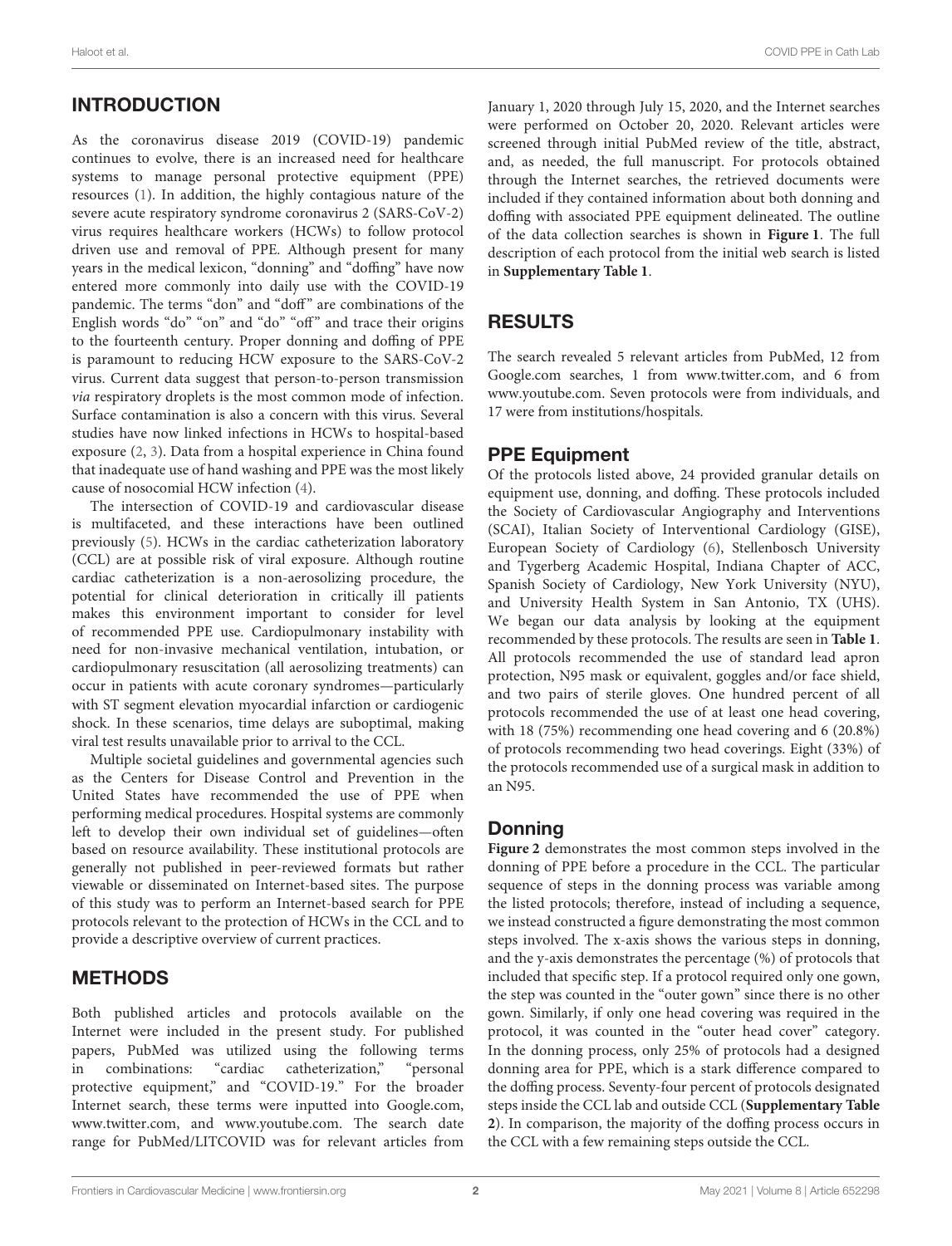

<span id="page-2-1"></span><span id="page-2-0"></span>TABLE 1 | Most recommended equipment for doffing/donning PPE in cardiac cath lab.

| Equipment                          | % Recommended (%) |  |
|------------------------------------|-------------------|--|
| Lead protection                    | 100               |  |
| N95 mask or equivalent (FFP2)      | 100               |  |
| Goggles/face shield                | 100               |  |
| 2 pairs of sterile gloves          | 100               |  |
| Shoe covers                        | 83.3              |  |
| 1 head covering                    | 75                |  |
| 2 gowns                            | 65.2              |  |
| Designated donning area            | 41.2              |  |
| 1 gown                             | 37.5              |  |
| Surgical mask (in addition to N95) | 33.3              |  |
| 2 head coverings                   | 20.8              |  |
| 1 pair of sterile gloves           | 0                 |  |

The majority of the steps involved includes hand washing, placement of the outer gown, placement of N95 or equivalent, placement of goggles and/or face shield, placement of an outer head cover, and placement of an inner and outer pair of gloves. Forty-one percent of protocols recommended patients wear surgical masks. The remaining 59% of protocols did not specify if patients should wear masks or not; notably, no institution recommended against the patient wearing a mask. Protocols had various recommendations regarding patients getting tested, including depending on specific indications, i.e., testing in noncritical situations. The details of each protocol are specified in **[Supplementary Table 3](#page-6-5)**.

## **Doffing**

Doffing of PPE carries a higher risk of exposure of SARS-CoV-2 to healthcare workers after interactions with COVID-19 patients. The first four steps of the doffing process were determined to be the most crucial and noted that these steps had the most consistency (**[Figure 3](#page-3-1)**). Across institutions, it was found that donning protocols were generally more homogeneous in regard to equipment used, whereas greater variation existed among doffing protocols. Our search indicated that hand washing was the first step in 60% of the protocols included, followed by removing outer gown (50%) as the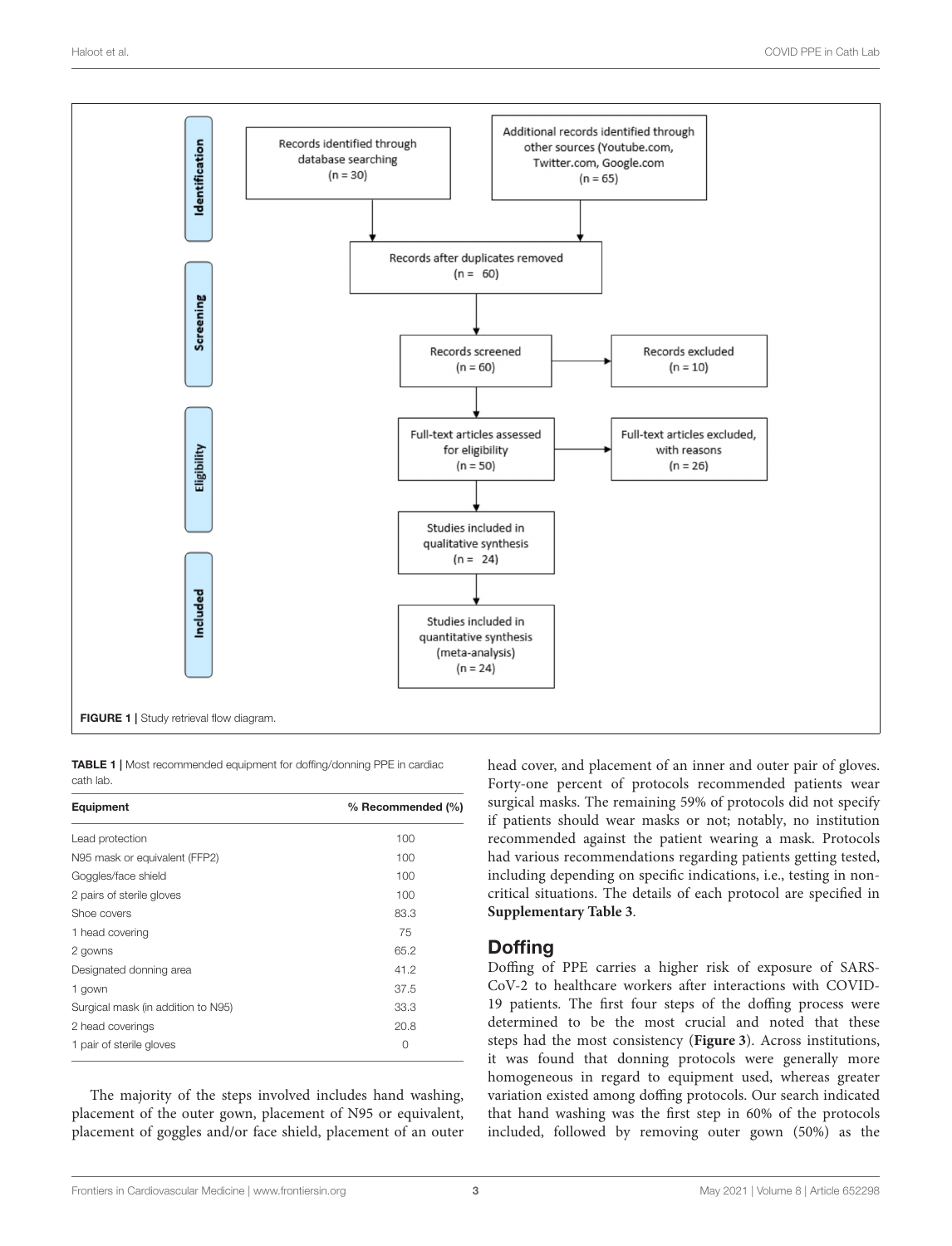

<span id="page-3-0"></span>

<span id="page-3-1"></span>FIGURE 3 | Pie chart of the first four steps recommended for doffing of PPE. Wuhan Asia Heart Hospital did not provide a doffing protocol, so the number of donning protocols  $= 24$ , and the number of doffing protocols  $= 23$ .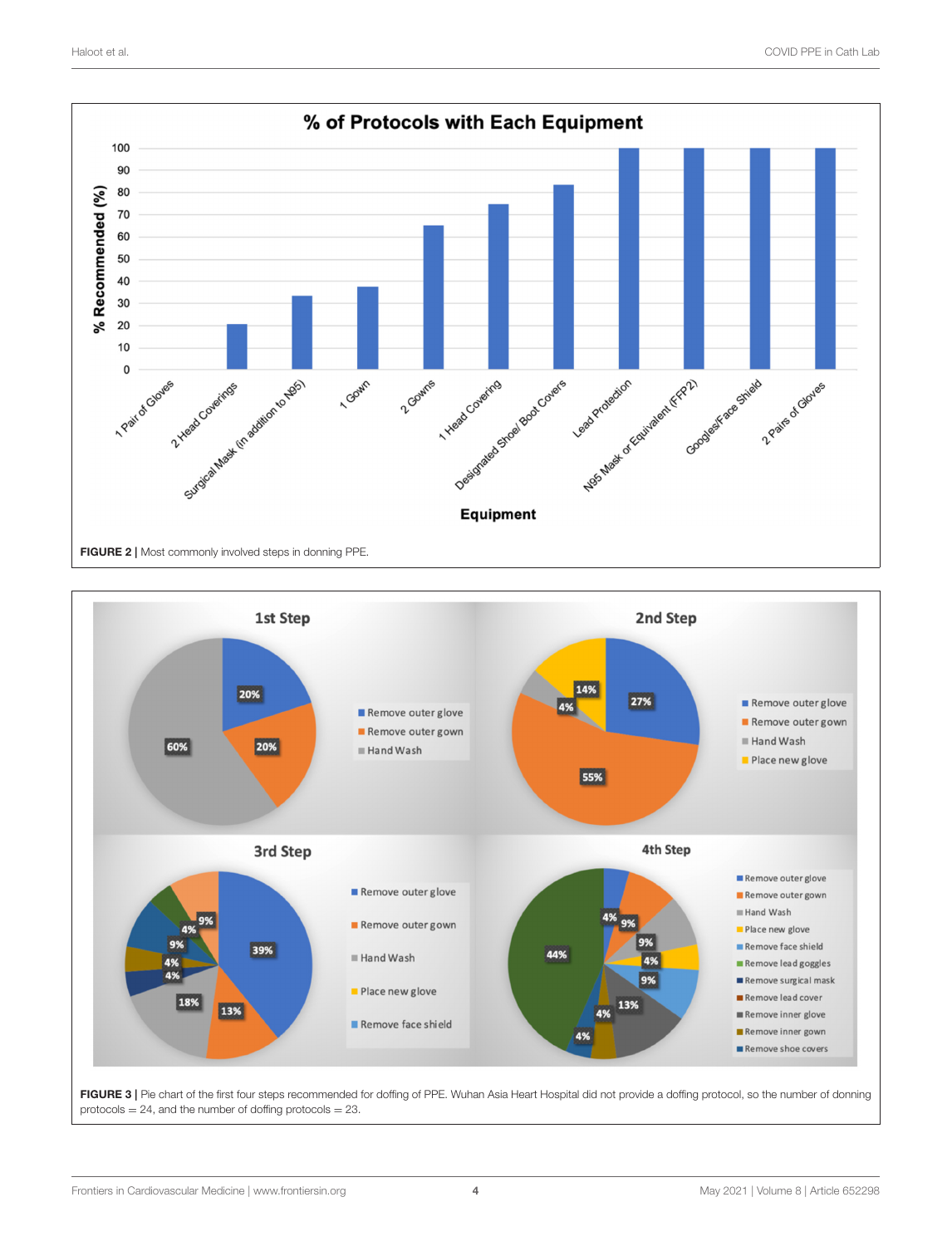Haloot et al. COVID PPE in Cath Lab

second step. The SCAI Emerging Leader Mentorship (ELM) protocol gave a specification to use a soap and water hand wash, while the UHS protocol gave a specification of hand sanitizer (**[Supplementary Table 4](#page-6-5)**). Other protocols did not appear to designate a specific type of hand wash. The Spanish Society of Cardiology and UHS recommended at least two hand washings—one after the removal of the outer gloves and one after the removal of the other PPE. The protocol(s) of NYU and Stellenbosch University and Tygerberg Academic Hospital had seven steps of hand washing that was done after the removal of each individual PPE (i.e., hand wash after the removal of the outer gown, hand wash after removal of the goggles/face mask, etc.). Variations began to arise starting the third step and beyond where removal of outer glove (39%), hand washing (18%), outer gown (13%), placement of a new glove (9%), and removal of the outer head cover/face shield (9%) were considered the third step. Likewise, the fourth step was also heterogeneous among institutions with removal of lead googles (44%), removal of inner glove (13%), removal of outer gown (9%), hand wash (9%), removal of face shield (9%), and placement of a new glove (4%). Variations continued to exist in the subsequent steps; however, 100% of protocols indicated removal of the lead apron to be the second to last step and additional hand washing to be the final step. Seventy-five percent of the protocols have designated steps inside the CCL and steps outside the CCL (**[Table 2](#page-5-0)**).

## **DISCUSSION**

There has been no established, unified CCL protocol based on evidence-based medicine to protect against transmission of SARS-CoV-2. Even prior to the COVID-19 pandemic, recommendations for sterile techniques within the CCL are not supported by robust prospective clinical trials [\(7\)](#page-6-7). Our main objective was to examine the variation in PPE used and the donning and doffing protocols available through formal and informal published sources.

General PPE use as described by the CDC first begins with proper hand hygiene before patient contact for all healthcare workers. It is recommended to use an alcohol-based hand rub with 60–95% alcohol or to wash hands with soap and water for at least 20 s, the latter being the preferred method. Following that, the isolation gown, filtering facepiece respirator or higher, face shield or goggles, and reperforming hand hygiene before putting on gloves is performed in that order. The appropriate sequence for donning and doffing PPE can be found on the CDC website: [\(https://www.cdc.gov/hai/pdfs/ppe/ppe-sequence.pdf\)](https://www.cdc.gov/hai/pdfs/ppe/ppe-sequence.pdf).

## PPE and Infection Control Specific to the **CCL**

The CCL requires the use of additional radiation-specific PPE including a one- or two-piece lead/lead equivalent apron, thyroid collar, and often goggles. As noted earlier, many of the patients coming to the CCL may be unstable or may become unstable due to cardiopulmonary compromise. Conversion from contact and droplet-only PPE to aerosol protection may be impractical while managing patients in extremis. The CCL environment often includes multiple HCWs interacting with the patient including physicians, nurses, technologists, and respiratory therapists. Having optimally protective PPE for each staff member at the outset of the case is therefore helpful when dealing with suspected and confirmed COVID-19 patients.

Furthermore, although not specifically addressed in the present analysis, the risk of aerosol-mediated contamination of CCL surfaces is a concern. For this possibility, we have developed a number of interventions at our own institution that can be considered. These include using a COVID-19-specific room for procedures, minimizing extraneous equipment or supplies in the room, covering equipment with protective drapes if they cannot be relocated, decreasing unnecessary traffic into or out of the room, wiping off lead aprons with disinfectant wipes at the end of the case, use of lead PPE specific for COVID-19/potential cases, use of ultraviolet-light-based cleaning robots (Xenex, San Antonio, Texas), and a full terminal cleaning of the room. CCLs are typical divided into two primary sections: the actual procedural room and a control room. The infection control protocols described in the literature focus largely on the actual procedure room. Given that air flow is generally in continuity between the two rooms, droplet protection at a minimum with surgical masks is reasonable while in the control room. Factors such as proximity of the HCWs in the control room to the patient, airflow patterns/handling, and aerosol status of the patient may dictate the use of more protective masks (N95 respirators). The cleaning of non-disposable PPE, procedure and control rooms, and other equipment was not consistently reported in the sources from our survey. Although beyond the scope of the present analysis, HCW to HCW spread in the CCL is also a concern. Use of general hand washing, face covering, and social distancing is advised. This latter component is particularly important in break rooms where masks might be removed during mealtimes. Staggering breaks and finding additional locations for meals are often required in this context.

#### Summary Recommendations

It should be emphasized that the efficacy and validity of many of the interventions described in this paper remain to be confirmed from a microbiological standpoint. The specific protocols used by individual hospitals are generally based on local infection control departments with reference to published CDC recommendations. The present analysis provides a summary of commonly used practices across multiple institutions that should be considered when designing a CCL PPE protocol. The majority of institutions used N95 masks, shoe covers, at least one head covering, face shield or goggles, two pairs of gloves, and inner and outer gowns. Doffing variation was greater than donning. Doffing has the potential to contaminate the HCW, and therefore, this step of PPE management requires further study. Common steps in temporal priority included cleaning of gloved hands, removal of outer (or only) gown, removal of outer gloves, repeat gloved hand cleaning, removal of facial PPE last, and a final non-gloved hand cleaning.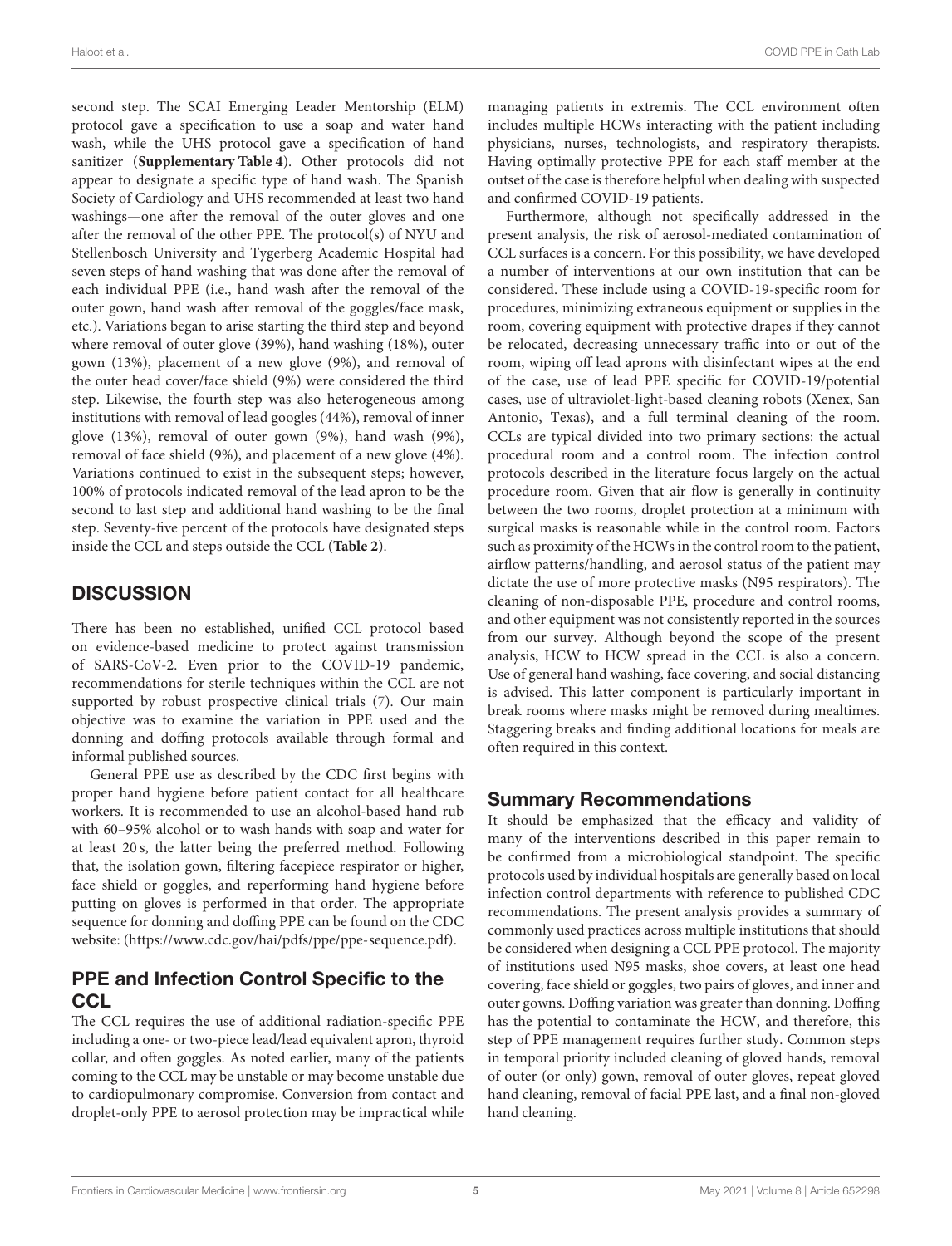<span id="page-5-0"></span>

|  |  | <b>TABLE 2</b>   Suggested donning/doffing protocol. |  |
|--|--|------------------------------------------------------|--|
|--|--|------------------------------------------------------|--|

| Apply shoe cover                                              |  |
|---------------------------------------------------------------|--|
| First hand wash                                               |  |
| Wear head cover                                               |  |
| Wear surgical mask                                            |  |
| Wear goggles                                                  |  |
| Wear face shield                                              |  |
| Wear lead apron                                               |  |
| Sterile hand wash/solution                                    |  |
| Wear sterile gown                                             |  |
| Wear inner gloves                                             |  |
| Wear outer gloves                                             |  |
|                                                               |  |
| Hand wash with solution                                       |  |
| Remove outer glove                                            |  |
| Remove gown with inner gloves and then remove<br>inner gloves |  |
| Wear non-sterile gloves                                       |  |
| Remove lead                                                   |  |
| Remove goggles and face shield                                |  |
| Remove shoe covers                                            |  |
| Dispose of gloves                                             |  |
| The following occurs in COVID-19 free area                    |  |
| Hand wash                                                     |  |
| Wear non-sterile gloves                                       |  |
| Remove head cover                                             |  |
| Remove mask and dispose or recycle                            |  |
| Hand wash                                                     |  |
|                                                               |  |

Using many consistent items and steps from the literature, a suggested protocol by the authors can be found in **[Table 2](#page-5-0)**. Of note, after initially using two sets of gowns—outer sterile and an inner non-sterile "bunny suit"—we have adopted a single sterile outer gown strategy. This modification was done after consultation with our local infection control team due to concerns that removal of the inner full body gown would increase doffing contamination risk. In our institution, the protocol we describe is invoked for patients with COVID-19, suspected COVID-19, or those who have an unknown status of infection (suspected or not suspected). Provided that adequate PPE supplies remain, this approach affords defined protection for our CCL HCWs. We further augment our safety with universal testing of outpatients prior to catheterization procedures. Inpatients also are universally tested; however, urgent cases are done with PPE protection even if results are not available. In addition, we recommend involved HCWs to undergo simulation training per their institution's protocol to avoid or minimize exposure to infectious material.

With this study, we present a review of the current methods utilized for donning and doffing of PPE in the CCL. To date, there has been no established study formally examining the best method of donning and doffing of PPE in the CCL for the protection of HCW. This study provides an initial analysis and evidence of current practices.

#### **LIMITATIONS**

One major limitation of this study is the utilization of atypical research methods. COVID-19 is a rapidly growing entity creating a need for rapid development of guidelines and protocols for the treatment of these patients. Our research depended on protocols published by the various institutions in multiple platforms on the Internet including YouTube and Twitter. The amount of information is dependent on the amount shared by each institution, which makes it difficult to compare. It was noted that some institutions also promoted similarly used content. For example, cardiovascular innovations utilized similar material from GISE. We counted the protocol as a protocol for cardiovascular innovations, as this was what they recommended publicly. Therefore, there may be some duplicate protocols due to being similar to other published information.

Currently, there is a lack of randomized studies to determine which specific protocol would provide the best protection for healthcare workers. Our study is mainly descriptive in nature. This is largely in part due to the diverse nature of the protocols utilized at the different institutions. This would make it difficult to allow for comparison. We recommend that institutions develop a trial to study their specific protocol and examine the rate of COVID-19 transmission to HCWs in the CCL and compare their results with other institutions with the ultimate goal of identifying practices that decrease COVID-19 transmission.

Despite these limitations, media outlets have allowed for greater communication of protocols between institutions. Rather than waiting for a unified guideline, institutions can share their experiences in real time. Shared information has allowed for the formation of more formal statements/guidelines as seen by SCAI, GISE, European Society of Cardiology (ESC), and the Spanish Society of Cardiology.

The fight against COVID-19 and PPE continues to evolve, which provides a temporal limitation to our study. As the pandemic continues, the medical community innovates in PPE utilization. One current new method is the use of antibacterial and antiviral agents for the reuse of PPE. The most promising methods include ultraviolet germicidal irradiation, vaporous hydrogen peroxide, and moist heat. The CDC recommends utilization of these methods mainly when there is a shortage of PPE or filtering facepiece respiratory (FFR) [\(8\)](#page-6-8). More studies will be needed to determine the efficacy of these methods.

#### **CONCLUSIONS**

As the COVID-19 pandemic evolves, the protection of healthcare workers has become crucial. HCWs can significantly reduce their risk of acquiring the virus by adhering to society/guideline recommendations, specifically during the donning and doffing of PPE. The steps involved in the donning